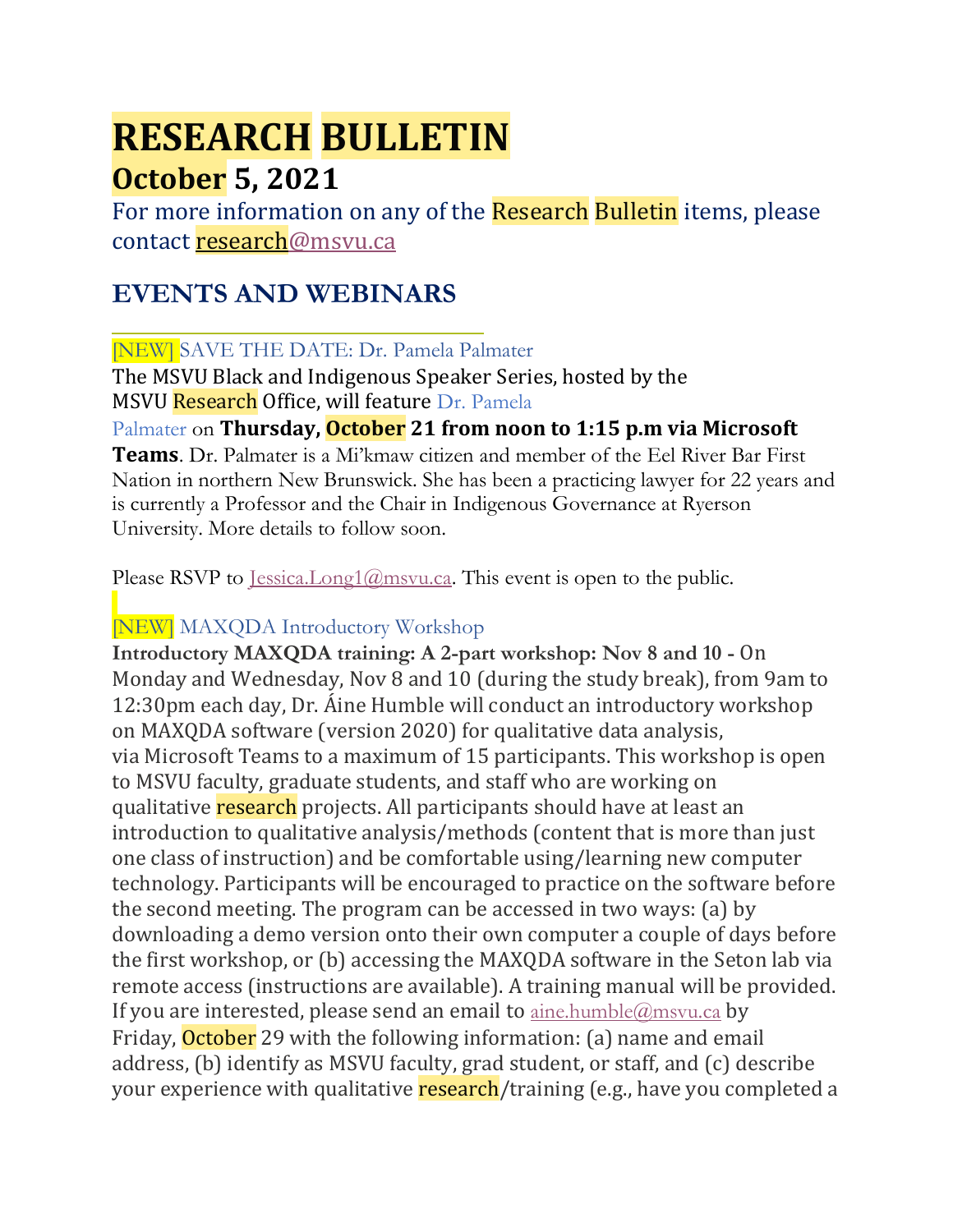course on qualitative research). There is no cost for this workshop. All individuals who meet the criteria for participation are welcome, but preference is given to those who have not taken the training previously.

#### [NEW] Allied for Inclusivity in LTC: A Forum to Build Connections

Canadian researchers are invited to share their equity, diversity, inclusion and ageing work at **[Allied for Inclusivity in LTC: A Forum to Build Connections](https://clri-ltc.ca/events/allied-for-inclusivity/)**. The half-day, virtual forum brings together delegates from across Ontario representing LTC leadership, interprofessional teams, and researchers working in the area of EDI, ageing and LTC. Forum will be held February 9, 2022 you can sign up to [get notified](https://lp.constantcontactpages.com/su/Hmpkw14/diversityforum) when registration opens. Here are the details about how to [submit a presentation.](https://clri-ltc.ca/2021/08/call-for-presentations/)

## [NEW] ACENET: Upcoming Training, Events and News

#### **R for Ecologists**

#### *6 October, 12:00-15:00hrs Atlantic*

Join ACENET and [Ocean Tracking Network \(OTN\)](https://oceantrackingnetwork.org/) in our Introductory R for Ecologists workshop series. Over three weeks, we will explore data analysis and visualization with R, based on the Data Carpentry Lessons. We will start with basic R syntax and the R Studio notebook interface. Then, we'll teach you how to import CSV files, the structure of data frames, how to deal with factors, how to add/remove rows and columns, how to calculate summary statistics from a data frame, and a brief introduction to plotting. The last lesson demonstrates how to work with databases directly from R.

#### [DETAILS & REGISTER](https://www.eventbrite.ca/e/acenet-and-ocean-tracking-network-r-for-ecologists-tickets-170720679147)

#### **Introductory Programming: Unix Shell, Version Control and Python** *7, 14, 21, 28 October, 12:00-15:30hrs Atlantic*

This is a beginner level series that is hands-on and uses softwarecarpentry.org materials to cover the fundamentals of Python including data types, conditional statements, loops and functions, as well as program design, version control, data management, and task automation. Participants will be encouraged to help one another and to apply what they have learned to their own research problems. The goal is to teach the practical knowledge needed to start programming, debugging and using Python in everyday tasks. *Space is limited, so register early!*

[DETAILS & REGISTER](https://acceleratediscovery.us3.list-manage.com/track/click?u=2f8c75f0071fbe1aed5a7d0e3&id=c079189035&e=6014c0790c)

#### **Computational Fluid Dynamics (CFD): An Overview of Popular Software Packages**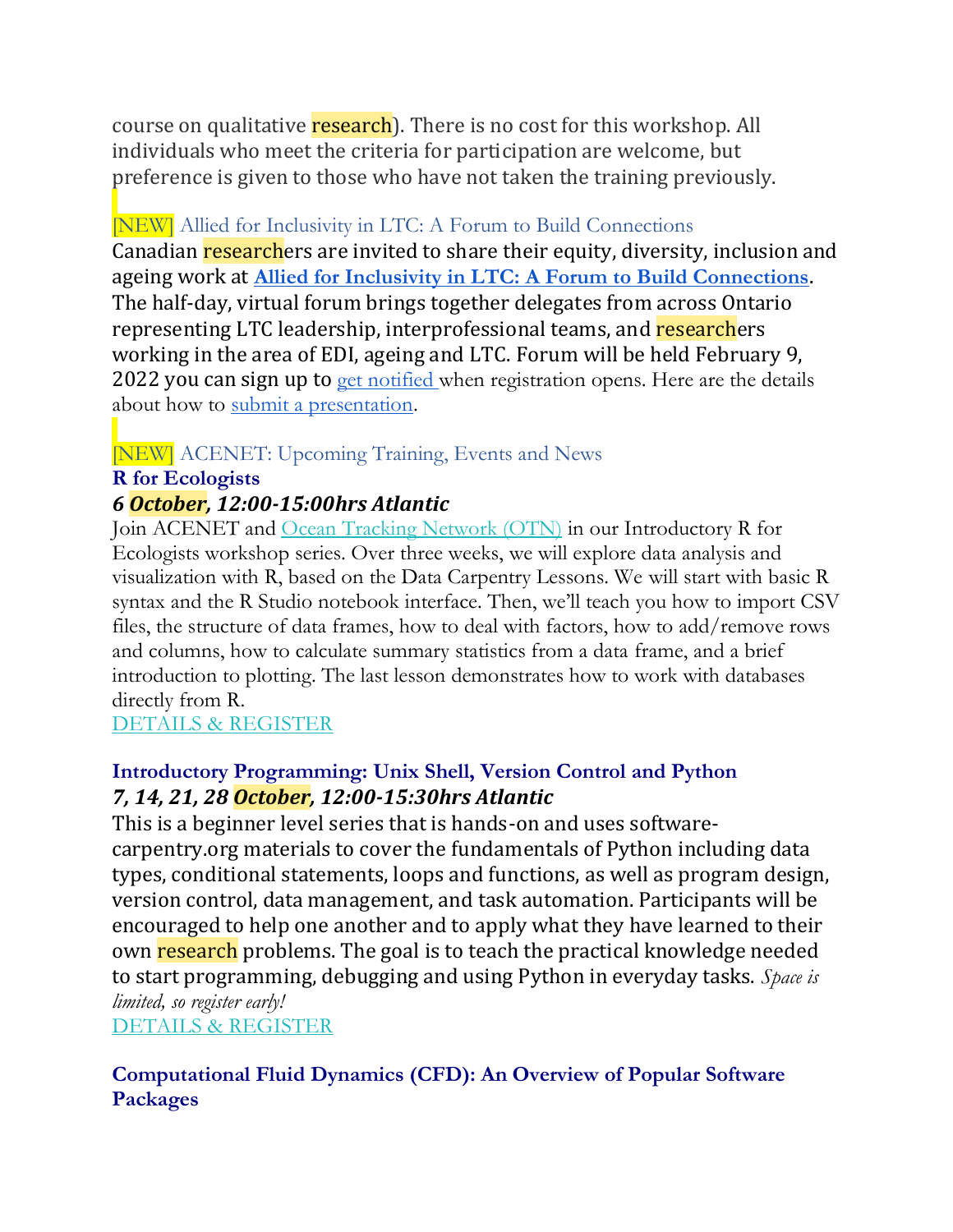## *27 October, 10:00-11:30hrs Atlantic*

This is the first in a four-part series on Computational Fluid Dynamics (CFD). CFD, is the science of using numerical methods and computers to solve a set of partial differential equations to quantitatively predict fluid flow or heat transfer in an application. It is used in a variety of fields, from aero/hydrodynamics to energy, combustion, environmental flows, biomedical engineering and many more. Using CFD simulations significantly reduces the number of design prototypes required, saving considerable time and money in the design process - accounting for its rising importance in R&D. There are numerous CFD software packages, both commercial and open-source (free), the suitability of each based on the user's knowledge, budget, and intended application. This presentation will provide an overview of some of the most popular CFD packages, their capabilities, and pros and cons, to help you choose the one that will work best for you.

#### [DETAILS & REGISTER](https://acceleratediscovery.us3.list-manage.com/track/click?u=2f8c75f0071fbe1aed5a7d0e3&id=8e8e577e3f&e=6014c0790c)

## **Formation nationale de la fédération Calcul Canada : Visualisation avancée avec ParaView (en français)**

## **2, 3 novembre, 14h00-17h00 AH**

ParaView est un outil d'analyse et de visualisation de données multiplateforme et ouvert conçu pour fonctionner tant sur un ordinateur portable que sur un superordinateur. Cet atelier de niveau avancé traitera d'animation, de scriptage et de visualisation à distance. Un exercice pratique montrera comment animer un jeu de données d'une turbine (image clé, mouvement de la caméra, trajectoire). [DÉTAILS ET S'INSCRIRE](https://acceleratediscovery.us3.list-manage.com/track/click?u=2f8c75f0071fbe1aed5a7d0e3&id=56beca74aa&e=6014c0790c)

#### **Introductory Programming for Humanities and Social Sciences**

#### *15, 16, 22, 23 November, 09:00-13:00hrs Atlantic*

This is an introductory series for researchers and students interested in programming basics for humanities and social sciences applications. No prior experience with programming is required. Applications include digital data organization and preparation in the humanities, and internet data collection from platforms such as Twitter. Series includes: Introduction to Unix Shell; Regular Expressions; Python for Humanities; and API querying with Python. The workshop is partially based on Software-Carpentry materials. Participants are strongly encouraged to attend all four as later sessions build on previous material. [REGISTER](https://www.eventbrite.ca/e/acenet-introductory-programming-for-humanities-social-science-tickets-171337704687)

#### **Introductory Programming with MATLAB**

*25 November and 2 December, 12:00-15:30hrs Atlantic*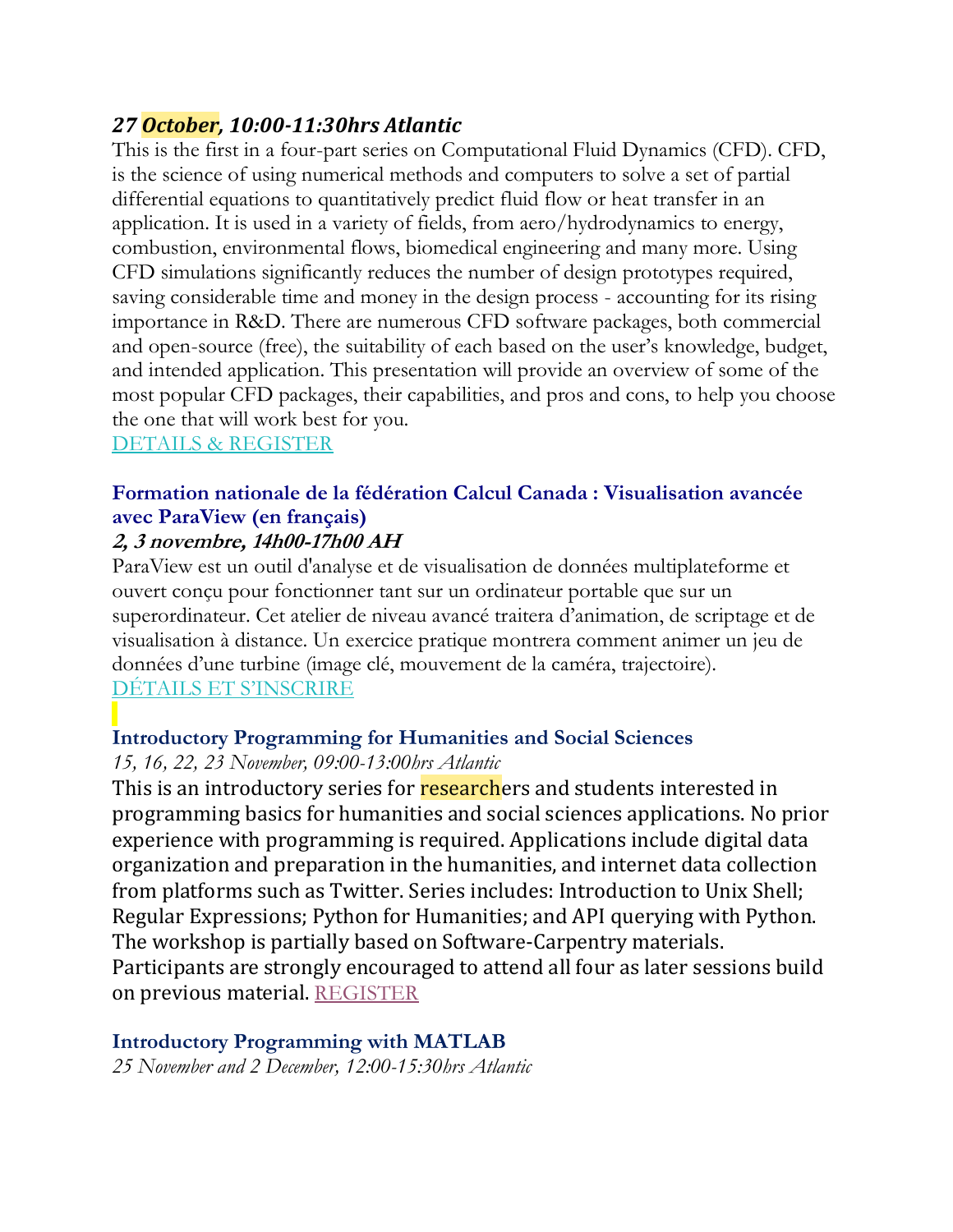This is a beginner level series that is hands-on, covering the fundamentals of MATLAB, including data types, conditional statements, loops and functions, as well as program design, version control, data management, and task automation. Participants will be encouraged to help one another and to apply what they have learned to their own research problems. The goal is to teach the practical knowledge needed to start programming, debugging and using MATLAB in everyday tasks. [REGISTER](https://www.eventbrite.ca/e/acenet-introductory-programming-with-matlab-tickets-171330202247)

## **Compute Canada Federation National Training: Securing Your Research on Compute Clusters and Clouds**

#### **29 November, 1, 3 December, 13:30-15:00hrs Atlantic**

This Learn how to protect your research using cybersecurity techniques. During the three days of this workshop, we will cover various aspects of cybersecurity to help you protect your research! Cybersecurity concepts, cyberattack models, as well as best practices to protect your research will be reviewed. We will talk about cryptography and you will get to apply the concepts to a real life scenario using SSH keys. Finally, we will discuss cybersecurity in the context of human research data and the Research Ethics Board. The workshop will be a mix of theory and practical exercises. Sessions will be delivered in English, but we will have the ability to respond to questions in French.

#### [DETAILS & REGISTER](https://acceleratediscovery.us3.list-manage.com/track/click?u=2f8c75f0071fbe1aed5a7d0e3&id=e431b72b1e&e=6014c0790c)

#### [NEW] Women & HIV Workshop Series

In honour of 10 years of **research** and advocacy, [CHIWOS](https://can01.safelinks.protection.outlook.com/?url=http%3A%2F%2Fwww.chiwos.ca%2F&data=04%7C01%7CPriscilla.Medeiros%40wchospital.ca%7Cdb806dc412b34a4f1aeb08d973b4bdef%7C26033a94b4704c0bae8b58ee1d2eea24%7C0%7C0%7C637668042376807836%7CUnknown%7CTWFpbGZsb3d8eyJWIjoiMC4wLjAwMDAiLCJQIjoiV2luMzIiLCJBTiI6Ik1haWwiLCJXVCI6Mn0%3D%7C1000&sdata=k6VXndQVCda3IbqXlDnQUq%2B9PKuvkbpcntXAMAZCVck%3D&reserved=0) is hosting the **National Women and HIV Virtual Workshop Series** to engage and expand our knowledge sharing network, invite discussion, identify gaps, and develop goal statements and collective actions that will improve the health, healthcare, and wellbeing of women living with HIV in Canada. This workshop series will highlight the diversity of voices, histories, and leadership of women living with HIV across Canada. *The workshop series will be simultaneously available in English and French.*

There are four workshops in this series that will take place on Zoom over five weeks in November and December 2021 at **11am -1:30pm PST / 2pm-4:30pm EST**. Please save these dates!

- Thursday, November 4th
- Thursday, November 18th
- Thursday, November 25th
- Thursday, December 2nd in honour of *World AIDS Day*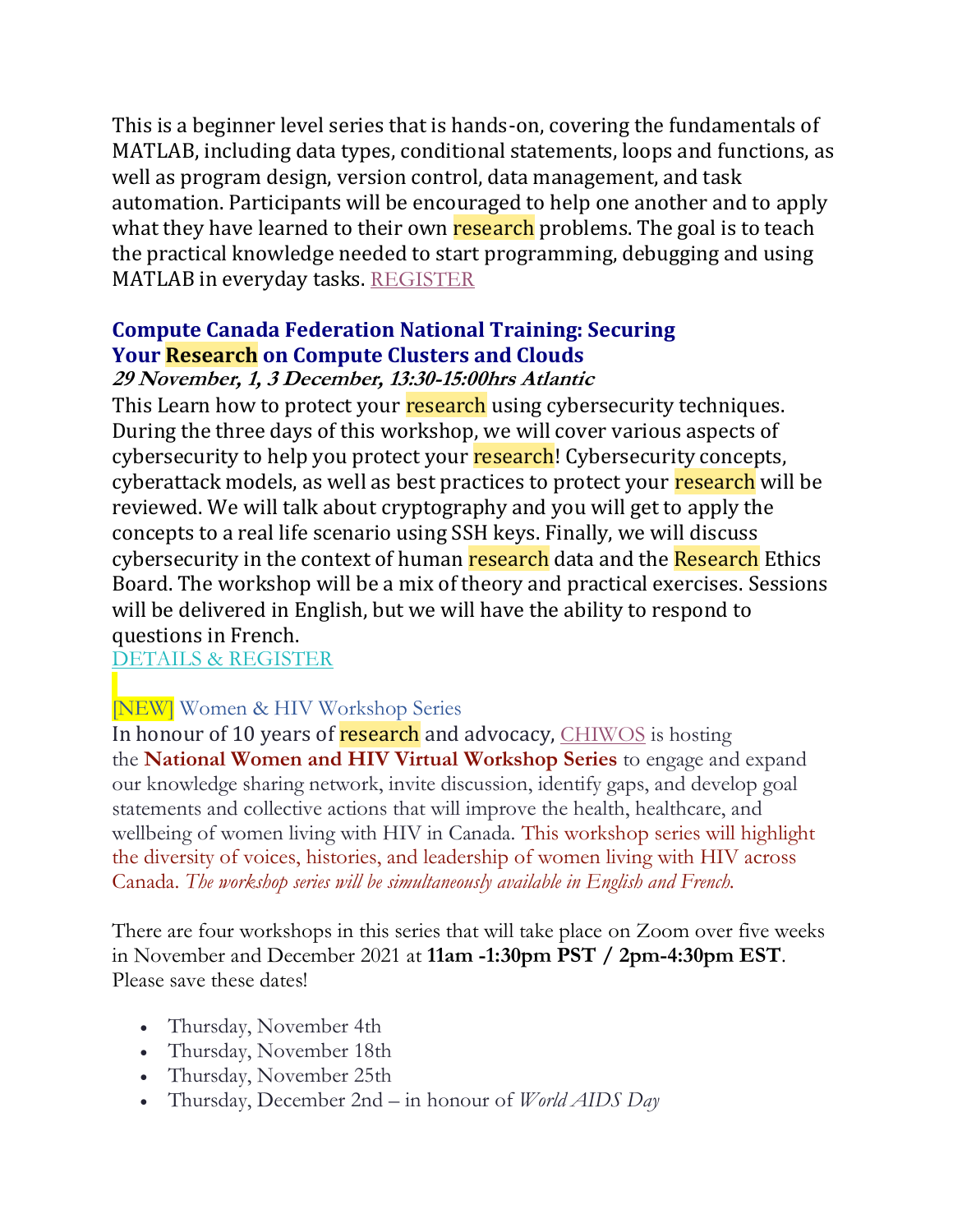For more details, including the workshop series agenda, please visit: [https://tinyurl.com/y7c35f3h](https://can01.safelinks.protection.outlook.com/?url=https%3A%2F%2Ftinyurl.com%2Fy7c35f3h&data=04%7C01%7CPriscilla.Medeiros%40wchospital.ca%7Cdb806dc412b34a4f1aeb08d973b4bdef%7C26033a94b4704c0bae8b58ee1d2eea24%7C0%7C0%7C637668042376807836%7CUnknown%7CTWFpbGZsb3d8eyJWIjoiMC4wLjAwMDAiLCJQIjoiV2luMzIiLCJBTiI6Ik1haWwiLCJXVCI6Mn0%3D%7C1000&sdata=Dj8L%2FpBtRDDy23oImeCLr2xfHpQoT39bQftRjKLshRI%3D&reserved=0) or contact Mina Kazemi, CHIWOS Coordinator in Ontario, at [mina.kazemi@wchospital.ca.](mailto:mina.kazemi@wchospital.ca)

#### [NEW] NFRF 2021 EDI Webinar – Webinar Recordings and Slides

Please find attached the PowerPoint slides that were presented during the Equity, Diversity and Inclusion (EDI) webinar. You may also view the recordings at the following links:

| English Recording: https://youtu.be/VsERx7SIW5g | September 17 |
|-------------------------------------------------|--------------|
|                                                 |              |

French Recording: [https://youtu.be/9KQdRh0Hfxs](https://can01.safelinks.protection.outlook.com/?url=https%3A%2F%2Fyoutu.be%2F9KQdRh0Hfxs&data=04%7C01%7CSahir.Dewji%40SSHRC-CRSH.GC.CA%7C85413e425c5a4eb2f3fd08d97a12f291%7Cfbef079820e34be7bdc8372032610f65%7C1%7C0%7C637675044057860381%7CUnknown%7CTWFpbGZsb3d8eyJWIjoiMC4wLjAwMDAiLCJQIjoiV2luMzIiLCJBTiI6Ik1haWwiLCJXVCI6Mn0%3D%7C1000&sdata=a6MkvPACi0Ikg%2BrCQRwZFAjUEWPFQBPJ8nSqDZnDhDI%3D&reserved=0) September 17

#### [REMINDER] SSHRC Upcoming Webinars

SSHRC will be holding a series of webinars for applicants and research administrators on upcoming competitions.

The webinars will be held via WebEx at the following dates and times:

| Partner<br>ship<br>Engage<br>Grants<br>(Englis<br>h)                | Wednesday,<br>October 6,<br>2021<br>$1:00$ p.m. to<br>$3:00$ p.m.<br>(eastern)                | https://sshrcvideo.webex.com/sshrcvideo/onstage/g.php<br>?MTID=e904f84b3fcd21bd166425436a03e0b70<br>Event number (access code): 179 964 3802<br>Password: SSHRC2021        |
|---------------------------------------------------------------------|-----------------------------------------------------------------------------------------------|----------------------------------------------------------------------------------------------------------------------------------------------------------------------------|
| Partner<br>ship<br>Engage<br>Grants<br>(Frenc<br>h)                 | Thursday, O<br>ctober 7,<br>2021<br>$1:00$ p.m. to<br>3:00 p.m.<br>(eastern)                  | https://sshrcvideo.webex.com/sshrcvideo-<br>fr/onstage/g.php?MTID=ef230c6f47eb8f3eebbb9809fe8<br>8455b8<br>Event number (access code): 179 107 4210<br>Password: SSHRC2021 |
| Partner<br>ship<br>Grants<br>– Stage<br>1<br>(Frenc<br>$\mathbf{h}$ | Thursday, O<br>ctober <sub>21</sub> ,<br>2021<br>11:00 $a.m.$ to<br>$12:30$ p.m.<br>(eastern) | https://sshrcvideo.webex.com/sshrcvideo/j.php?MTID=<br>m8df80cc6cc82a70db0fa11737c648514                                                                                   |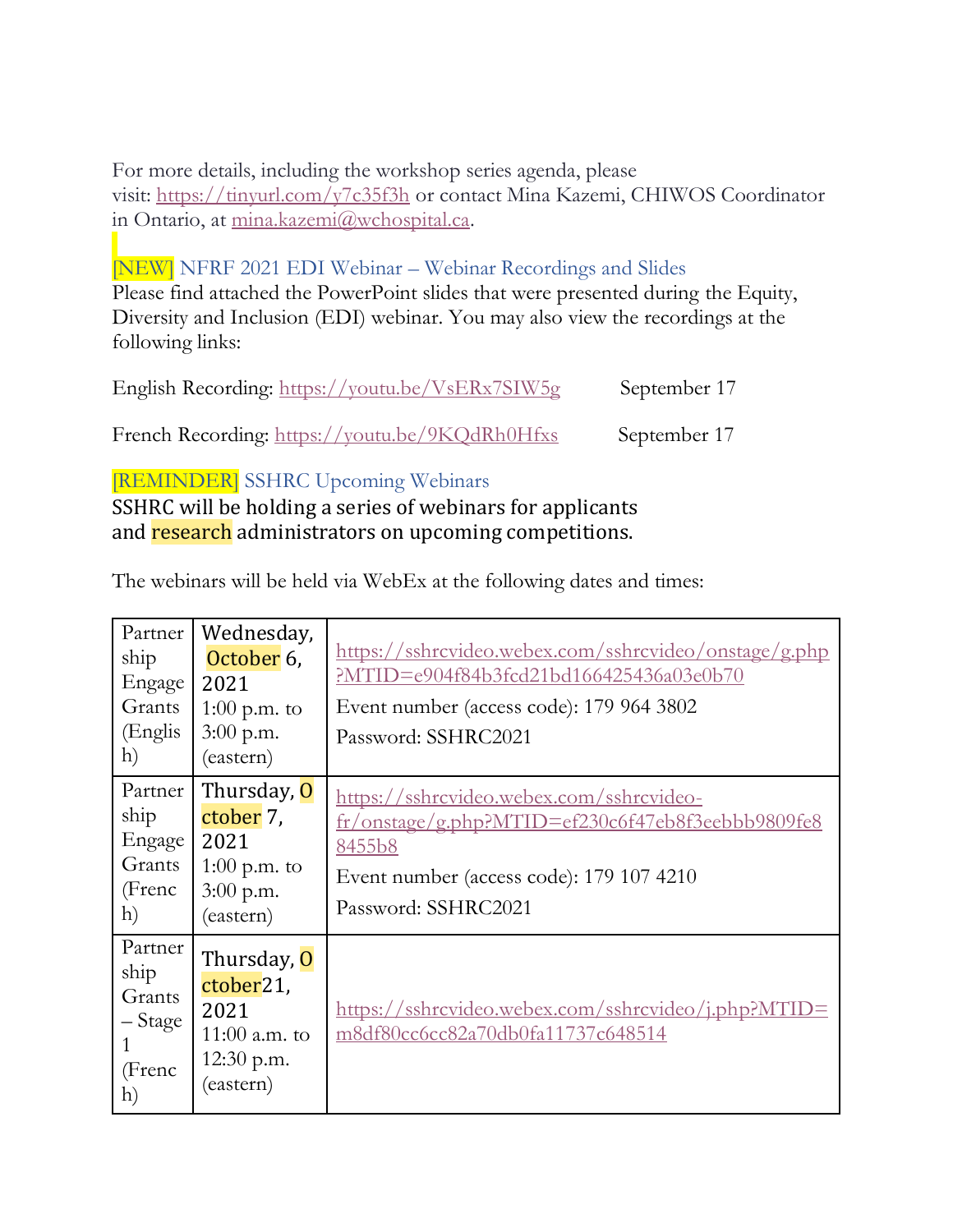| Partner<br>ship<br>Grants<br>- Stage<br>1<br>(Englis<br>h) | Thursday, O<br>ctober <sub>21</sub> ,<br>2021<br>$1:00$ p.m. to<br>2:30 p.m.<br>(eastern) | https://sshrcvideo.webex.com/sshrcvideo/j.php?MTID=<br>m760b6d63c2f7b6ffc8e3d7ada3c6954c                                |
|------------------------------------------------------------|-------------------------------------------------------------------------------------------|-------------------------------------------------------------------------------------------------------------------------|
| Conne<br>ction<br>Grants<br>(Englis<br>h)                  | Tuesday,<br>November<br>16, 2021<br>11:00 $a.m.$ to<br>$1:00$ p.m.<br>(eastern)           | https://sshrcvideo.webex.com/sshrcvideo/onstage/g.php<br>PMTID=e74e73e05ff08fde5621278f105bc139a<br>Password: SSHRC2021 |
| Conne<br>ction<br>Grants<br>(Frenc<br>h)                   | Thursday,<br>November<br>18, 2021<br>11:00 a.m. to<br>$1:00$ p.m.<br>(eastern)            | https://sshrcvideo.webex.com/sshrcvideo/onstage/g.php<br>PMTID=e439d79a8dcb2d038fdad2a13bb3fa981<br>Password: SSHRC2021 |
| Insight<br>Develo<br>pment<br>Grants<br>(Frenc<br>h)       | Thursday,<br>December<br>16, 2021<br>10:00 $a.m.$ to<br>11:30 a.m.<br>(eastern)           | https://sshrcvideo.webex.com/sshrcvideo/j.php?MTID=<br>m32ac5ca540f58cadd1f81f5561c522b9                                |
| Insight<br>Develo<br>pment<br>Grants<br>(Englis<br>h)      | Thursday,<br>December<br>16, 2021<br>1:30 p.m. to<br>$3:00$ p.m.<br>(eastern)             | https://sshrcvideo.webex.com/sshrcvideo/j.php?MTID=<br>m41cf2b5baeaac5f1113925453d054dd1                                |

If you have technical questions, please contact: Helpdesk Tel.: 613-995-4273 Email: [webgrant@sshrc-crsh.gc.ca](/ottanvdifs01/VDI_UserData/axt/AppData/Roaming/OpenText/OTEdit/enterprise-enterprise/c56073388/webgrant@sshrc-crsh.gc.ca)

#### **FUNDING OPPORTUNITIES**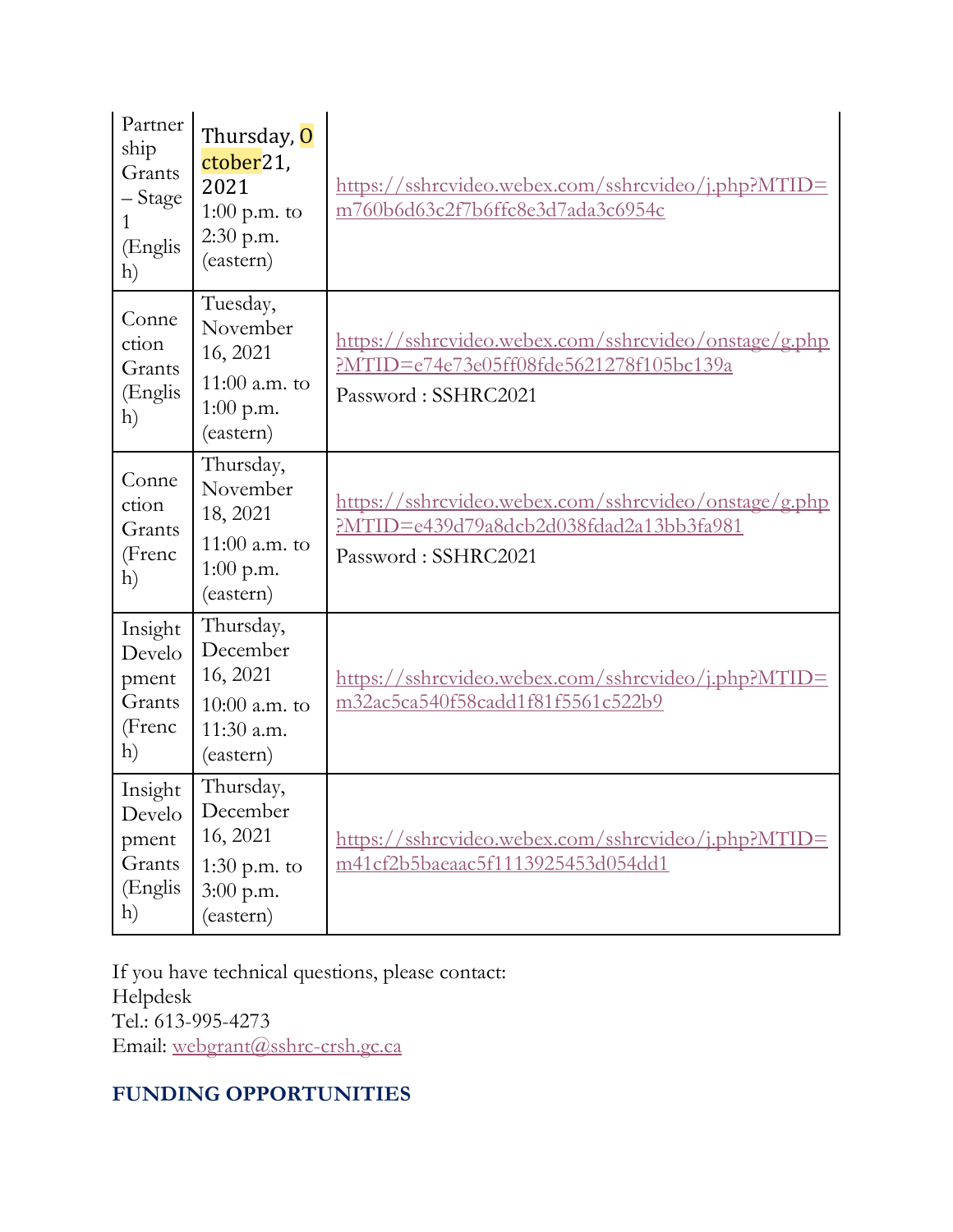## [NEW] Open Research Area: 7<sup>th</sup> Call for Proposals

CARA pleased to announce the launch of the  $7<sup>th</sup>$  call for proposals of the Open Research Area (ORA 7) funding opportunity. ORA 7 is based on an agreement among the Agence nationale de la recherche (ANR; France), the Deutsche Forschungsgemeinschaft (Germany), the Economic and Social Research Council (UK), and the Social Sciences and Humanities ResearchCouncil (SSHRC; Canada). The scheme will provide funding for integrated projects by researchers coming from at least three of the four subscribing countries. There is also a special opportunity for cooperation with researchers in Japan.

The ORA was created to strengthen international co-operation in social sciences by funding high-quality scientific research projects. SSHRC will support the participation of researchers affiliated with eligible Canadian postsecondary institutions, from all disciplines of the social sciences and humanities. However, the disciplinary coverage varies according to the involvement of the national agencies. Applicants can request up to \$135,000 per year for a maximum of \$400,000 over two to three years.

ANR is the coordinating agency for this ORA 7 call for proposals. All relevant documents for this funding opportunity are available in English on [AN](https://can01.safelinks.protection.outlook.com/?url=https%3A%2F%2Fanr.fr%2Fen%2Fcall-for-proposals-details%2Fcall%2Fopen-research-area-for-the-social-sciences-seventh-call-for-proposals-2021%2F&data=04%7C01%7CPPOD-DPOP%40SSHRC-CRSH.GC.CA%7Cbff25ca6a7924e2b3ffd08d972d9415b%7Cfbef079820e34be7bdc8372032610f65%7C1%7C0%7C637667099696253956%7CUnknown%7CTWFpbGZsb3d8eyJWIjoiMC4wLjAwMDAiLCJQIjoiV2luMzIiLCJBTiI6Ik1haWwiLCJXVCI6Mn0%3D%7C1000&sdata=A2IvoG260aJHvaw8RWR5udWjxpaE3T5t5OPr8IxiEEc%3D&reserved=0)R's [website](https://can01.safelinks.protection.outlook.com/?url=https%3A%2F%2Fanr.fr%2Fen%2Fcall-for-proposals-details%2Fcall%2Fopen-research-area-for-the-social-sciences-seventh-call-for-proposals-2021%2F&data=04%7C01%7CPPOD-DPOP%40SSHRC-CRSH.GC.CA%7Cbff25ca6a7924e2b3ffd08d972d9415b%7Cfbef079820e34be7bdc8372032610f65%7C1%7C0%7C637667099696253956%7CUnknown%7CTWFpbGZsb3d8eyJWIjoiMC4wLjAwMDAiLCJQIjoiV2luMzIiLCJBTiI6Ik1haWwiLCJXVCI6Mn0%3D%7C1000&sdata=A2IvoG260aJHvaw8RWR5udWjxpaE3T5t5OPr8IxiEEc%3D&reserved=0) and in French [upon request.](mailto:partnerships@sshrc-crsh.gc.ca) All proposals for this call will be submitted through the [ANR's electronic submission system, SIM](https://can01.safelinks.protection.outlook.com/?url=https%3A%2F%2Faap.agencerecherche.fr%2F_layouts%2F15%2FSIM%2FPages%2FSIMNouveauProjet.aspx%3FidAAP%3D1724&data=04%7C01%7CPPOD-DPOP%40SSHRC-CRSH.GC.CA%7Cbff25ca6a7924e2b3ffd08d972d9415b%7Cfbef079820e34be7bdc8372032610f65%7C1%7C0%7C637667099696263905%7CUnknown%7CTWFpbGZsb3d8eyJWIjoiMC4wLjAwMDAiLCJQIjoiV2luMzIiLCJBTiI6Ik1haWwiLCJXVCI6Mn0%3D%7C1000&sdata=nvfyrHmnP4ls29viW%2B9coRMLWmW7RSbK8QsazeCGmjE%3D&reserved=0). In addition to the callspecific documents available on ANR's website, researchers affiliated with eligible Canadian institutions are also invited to consult [SSHRC's website](https://can01.safelinks.protection.outlook.com/?url=http%3A%2F%2Fwww.sshrc-crsh.gc.ca%2Ffunding-financement%2Fprograms-programmes%2Fora%2Findex-eng.aspx&data=04%7C01%7CPPOD-DPOP%40SSHRC-CRSH.GC.CA%7Cbff25ca6a7924e2b3ffd08d972d9415b%7Cfbef079820e34be7bdc8372032610f65%7C1%7C0%7C637667099696263905%7CUnknown%7CTWFpbGZsb3d8eyJWIjoiMC4wLjAwMDAiLCJQIjoiV2luMzIiLCJBTiI6Ik1haWwiLCJXVCI6Mn0%3D%7C1000&sdata=a2USP9zaj9G3N6xT4QqHS7N99cgwy3UNVVbTvIr2FP8%3D&reserved=0) for guidance and additional information regarding SSHRC specific eligibility criteria and terms and conditions for participation.

Deadline for the submission of proposals is **November 17, 2021, 4:00 p.m. Central European Time (10:00 a.m. eastern)**. For questions, please contact: [partnerships@sshrc-crsh.gc.ca](/ottanvdifs01/VDI_UserData/AIB/AppData/Roaming/OpenText/OTEdit/EC_cs971/c68093766/mailto_partnerships@sshrc-crsh.gc.ca)

## [REMINDER] External Grant Reminders

Below are some of our most popular and notable grant deadlines in the Fall. Please note that the most up-to-date information on CIHR opportunities can be found on [ResearchNet.](https://researchnet-recherchenet.ca/rnr16/LoginServlet?language=E)

## October:

Oct. 19: [NFRF Exploration](https://www.sshrc-crsh.gc.ca/funding-financement/nfrf-fnfr/exploration/2021/competition-concours-eng.aspx) (NOI mandatory Aug. 10<sup>th</sup>)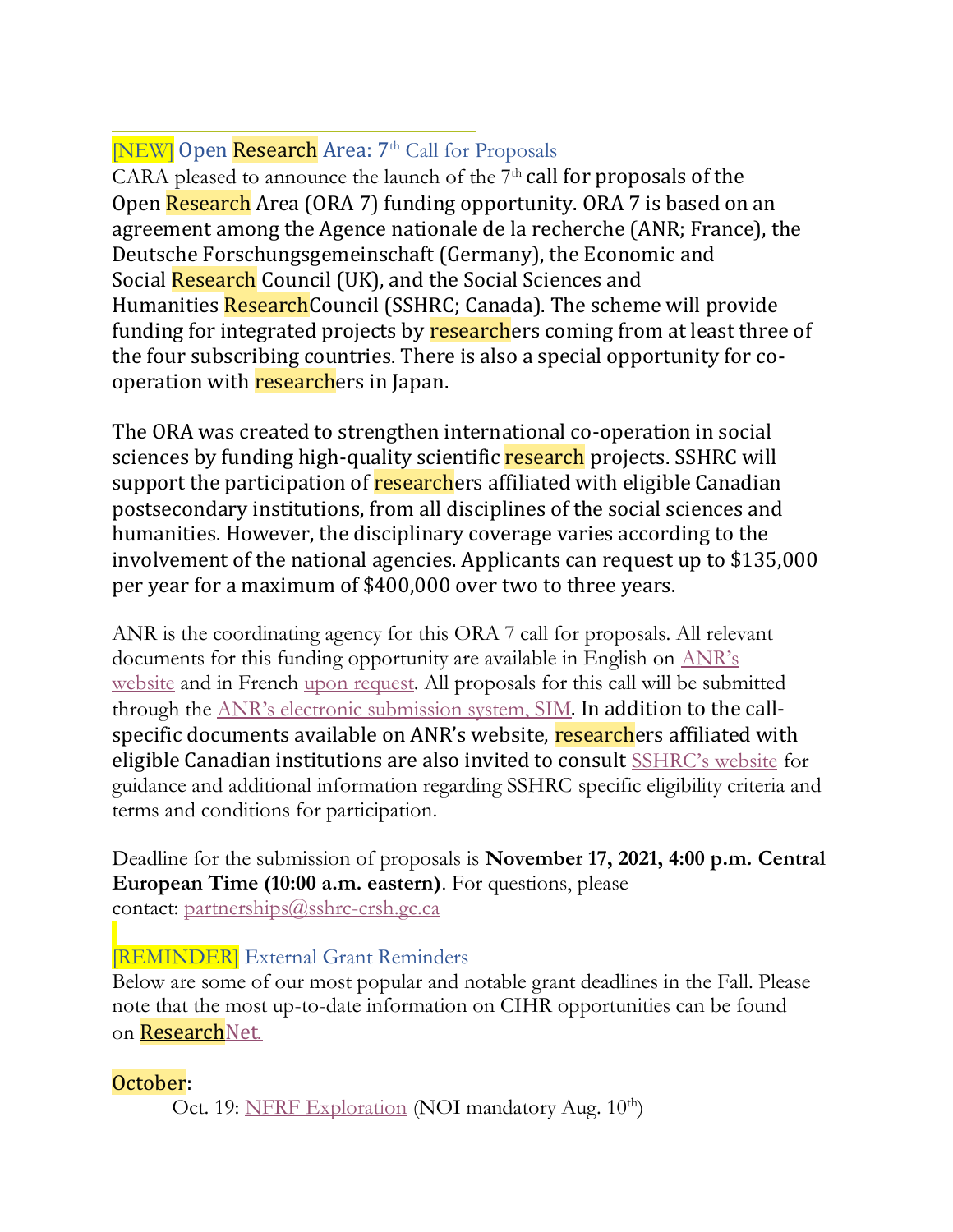#### Oct. 25: NSERC **Research** [Tools and Instruments](https://www.nserc-crsng.gc.ca/Professors-Professeurs/RTII-OIRI/RTI-OIR_eng.asp)

November:

 Nov. 1: [NSERC Discovery;](https://www.nserc-crsng.gc.ca/Professors-Professeurs/Grants-Subs/DGIGP-PSIGP_eng.asp) [SSHRC Connection](https://www.sshrc-crsh.gc.ca/funding-financement/programs-programmes/connection_grants-subventions_connexion-eng.aspx) Nov 15: [SSHRC Partnership Development](https://www.sshrc-crsh.gc.ca/funding-financement/programs-programmes/partnership_development_grants-subventions_partenariat_developpement-eng.aspx)

#### Knowledge Synthesis Grants Call – "The Emerging Asocial Society"

The Social Sciences and Humanities Research Council of Canada (SSHRC) has launched a Knowledge Synthesis Grants funding opportunity to assess the state of research knowledge on the topic of *"[The Emerging Asocial Society](https://can01.safelinks.protection.outlook.com/?url=https%3A%2F%2Fwww.sshrc-crsh.gc.ca%2Ffunding-financement%2Fprograms-programmes%2Fksg_asocial_society-ssc_societe_asociale-eng.aspx&data=04%7C01%7CPPOD-DPOP%40SSHRC-CRSH.GC.CA%7C68a060fb49364800f49f08d96e1e657b%7Cfbef079820e34be7bdc8372032610f65%7C1%7C0%7C637661899089622565%7CUnknown%7CTWFpbGZsb3d8eyJWIjoiMC4wLjAwMDAiLCJQIjoiV2luMzIiLCJBTiI6Ik1haWwiLCJXVCI6Mn0%3D%7C1000&sdata=Z%2FL4CyM5kROljwNtt5EhbxPWIqvNx1sm7E2SFPspI9A%3D&reserved=0)"*, under SSHRC's [Imagining Canada's Future](https://can01.safelinks.protection.outlook.com/?url=https%3A%2F%2Fwww.sshrc-crsh.gc.ca%2Fsociety-societe%2Fcommunity-communite%2FImagining_Canadas_Future-Imaginer_l_avenir_du_Canada-eng.aspx&data=04%7C01%7CPPOD-DPOP%40SSHRC-CRSH.GC.CA%7C68a060fb49364800f49f08d96e1e657b%7Cfbef079820e34be7bdc8372032610f65%7C1%7C0%7C637661899089632509%7CUnknown%7CTWFpbGZsb3d8eyJWIjoiMC4wLjAwMDAiLCJQIjoiV2luMzIiLCJBTiI6Ik1haWwiLCJXVCI6Mn0%3D%7C1000&sdata=sgWB3C12NjQt8uNGubT%2FHAMFUWqMJ%2Bc%2FjMExRiN5TX4%3D&reserved=0) initiative.

This call for proposals focuses on the state of knowledge from research on issues related to the growing sense of disconnection, isolation and loneliness in Canadian society. The resulting syntheses will identify roles that the academic, public, private and not-for-profit sectors may play in promoting more connected and resilient communities, and may inform the development of effective tools, robust policies and sustainable practices required to support the transition to a more equitable, healthy and prosperous future.

The deadline for applications is **December 17, 2021.** For more information on the call for proposals, please contact: [ksg-ssc@sshrc-crsh.gc.ca.](/ottanvdifs01/VDI_UserData/lxc/AppData/Roaming/OpenText/OTEdit/EC_cs971/c52554283/mailto_ksg-ssc@sshrc-crsh.gc.ca)

#### Mitacs: GRA Thematic Call

We are pleased to share the website link of the upcoming [GRA thematic call.](https://www.mitacs.ca/en/programs/globalink/globalink-thematic-call) The call officially launched on September 1 and will close on December 1.

#### SSHRC launches new Race, Gender and Diversity Initiative

SSHRC has officially launched the new **Race, Gender and Diversity Initiative. Valued at up to \$450,000 over three years, the deadline is November 15, 2021.** The goal of the Race, Gender and Diversity Initiative is to support community-based and community-led research partnerships with postsecondary institutions that are grounded in the lived experience of underrepresented or disadvantaged groups and that analyze the causes and persistence of systemic racism and discrimination. Leadership by people from underrepresented or disadvantaged groups in research projects about race, gender and diversity is important to help ensure the research is grounded in the complexities of the lived experiences and histories of diverse groups and individuals, and to inform more rigorous and relevant policy and program design. The ultimate purpose of this initiative is to support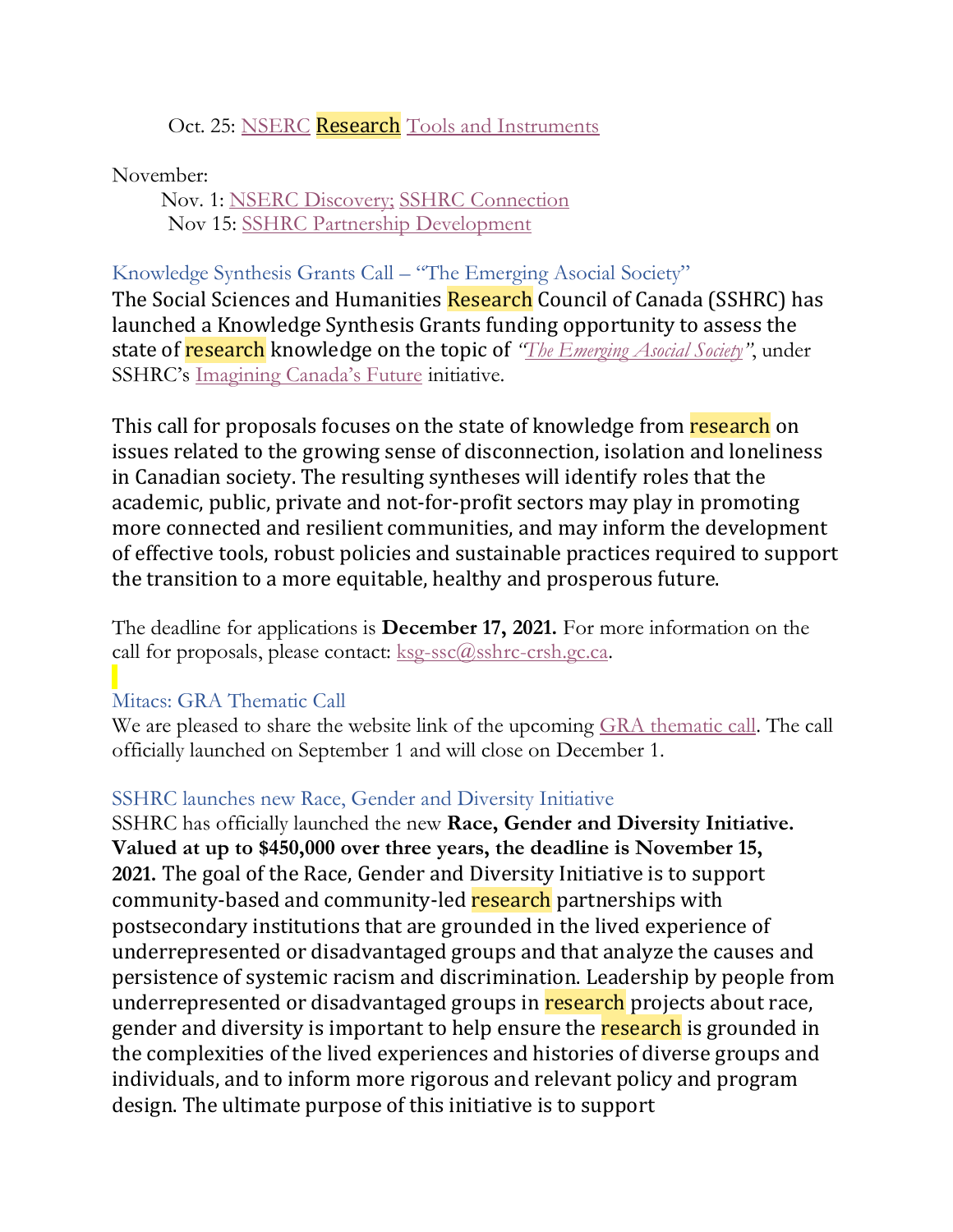partnership research and related activities to meet the needs of organizations working toward removing barriers and disparities for women; First Nations, Inuit and Métis Peoples; Black, Asian and other racialized peoples; people living with disabilities (both visible and invisible); LGBTQ2+ people; religious minorities; and others marginalized on the basis of their ethnicity and other identity factors. This initiative encourages an intersectional approach. Intersectionality—a term first coined by African-American scholar Kimberlé Williams Crenshaw—is an approach to research that helps us understand how identities (e.g., race gender, class and sexuality) and power structures intersect to create various modes of discrimination and privilege, advantage and disadvantage. Researchunder this initiative can include learning from grant-supported or prior pilot projects to achieve greater justice and equity.

More information can be found [here.](https://www.sshrc-crsh.gc.ca/funding-financement/programs-programmes/rgdi-irgd-eng.aspx) Please contact Veronica Bacher at [veronica.bacher@msvu.ca](mailto:veronica.bacher@msvu.ca) if you are thinking about an application.

#### Government of Canada – Doctoral Scholarship Opportunity in Canada

The Vanier Canada Graduate Scholarships program is designed to support world-class students pursuing doctoral degrees at Canadian universities. The scholarship awards \$50,000 per year for three years. The program is open to both Canadian and international students. Students must be nominated by the Canadian university at which they plan to study.

The 2021-2022 competition was launched on *June 23, 2021*, and please note the following important dates:

- **For Students:** Consult nominating institution for submission deadline.

- **For nominating institutions:** Deadline: **November 2, 2021 (20:00 EST).** Please click [here](https://vanier.gc.ca/en/news-nouv_2021-22.html) to access the launch memo, and kindly consult our website at <http://www.vanier.gc.ca/> for further details on our program, including how to apply.

#### **ANNOUNCEMENTS**

[NEW] Research Ethics Matters – September 2021 Newsletter Read the newsletter [here.](https://www.msvu.ca/research-at-the-mount/research-ethics/research-ethics-communications/)

[NEW] COVID-19 Update for Researchers and Research Participants – Updated September 29, 2021

MSVU Researchers are reminded that they and their research team must abide by all **Public Health** directives as well as **MSVU** requirements ([Resumption](https://www.msvu.ca/research-at-the-mount/research-ethics/covid-19-research-information/)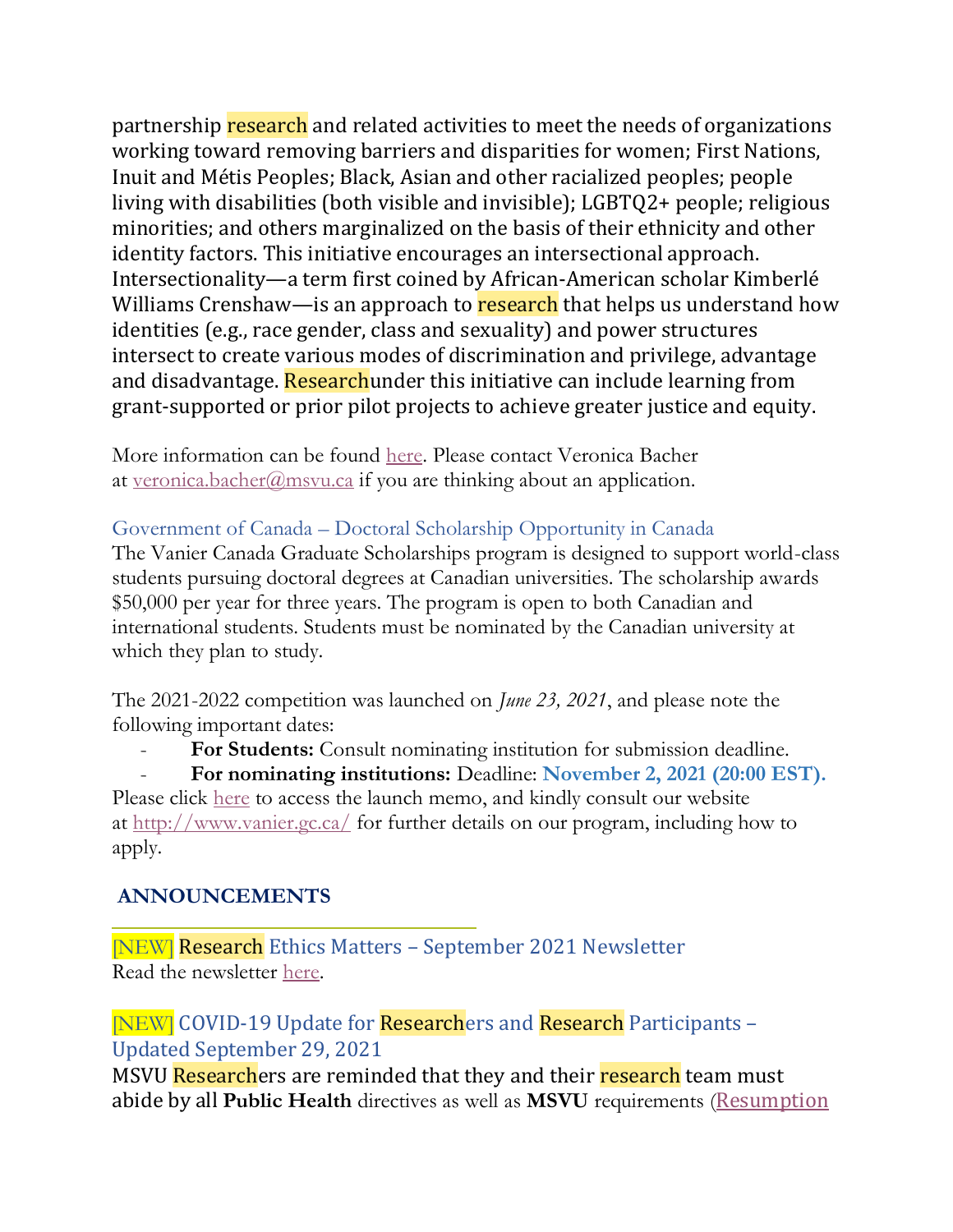of Human Research [\(msvu.ca\)](https://www.msvu.ca/research-at-the-mount/research-ethics/covid-19-research-information/) regarding in-person contact with research participants. This includes the wearing of masks. Inperson research requires **additional** clearance and may not proceed until the second level clearance is obtained.

Researchers should note that all **visitors** to the MSVU campus (including **research participants**) must complete the visitor declaration form found here —> [Visitor Declaration \(office.com\).](https://forms.office.com/pages/responsepage.aspx?id=cF4Z0V-78UOJAks_bPxJxj4IfPYrNZJNo2U2F_DsBk5UN01RODRYVUtIN1YxVElENEhVM1lZQ1dRTyQlQCN0PWcu) This will confirm that visitors are following the MSVU Testing/Vaccine requirements. For **children under 12** arriving on campus to participate in research studies at MSVU, their parents/guardians must be vaccinated against COVID-19 or have received a negative rapid COVID-19 test result within the 72 hours prior to coming on campus. The vaccination status of the **least** vaccinated parent/guardian in their household will apply – in other words, if a household includes two parents/guardians and one is fully vaccinated, while the other is not, then testing will be required.

Participants and/or parents/guardians of participants should be alerted that they may be required to show proof of vaccination or negative test result to a research team member when they arrive on campus. If they are unable to provide this documentation, they will not able to participate in the study that day.

[NEW] Barbershop Talks: A project by the Nova Scotia Men's Health League The Nova Scotia Brotherhood (NSB) with collaboration from the Men's Health League, the Mental Health Foundation of Nova Scotia and Nova Scotia Health, would like to invite you to the fall Barbershop Talks. This is a Safe Space for Black Men to talk about Race and Mental Health, all while getting a FREE professional cut, fade, or shave. PLEASE PASS ON to fellow Black men in your network of family, work, neighborhood, church and sports teams. More details attached. To book an appointment, please contact **Duane Winter at [Duane.winter@nshealth.ca.](mailto:Duane.winter@nshealth.ca) More info attached.**

[NEW] CIHR Access Newsletter – September 29, 2021 Read the newsletter [here.](https://suivi.lnk01.com/v/443/a1bc484810dc224662966b0f2950dbce79325a73bc5e282e)

#### Research with Human Participants during COVID-19

A reminder that face-to-face research at MSVU remains at level 3 (expanded). Click [here](https://www.msvu.ca/wp-content/uploads/2021/07/Current-COVID-Research-Status-July-14-2021.pdf) for details and how the phases of the Province of Nova Scotia align with our levels of resumption of face-to-face research. If you have any questions about research with human participants during COVID-19, please contact [ethics@msvu.ca.](mailto:ethics@msvu.ca) More info can be found [here.](https://www.msvu.ca/research-at-the-mount/research-ethics/covid-19-research-information/)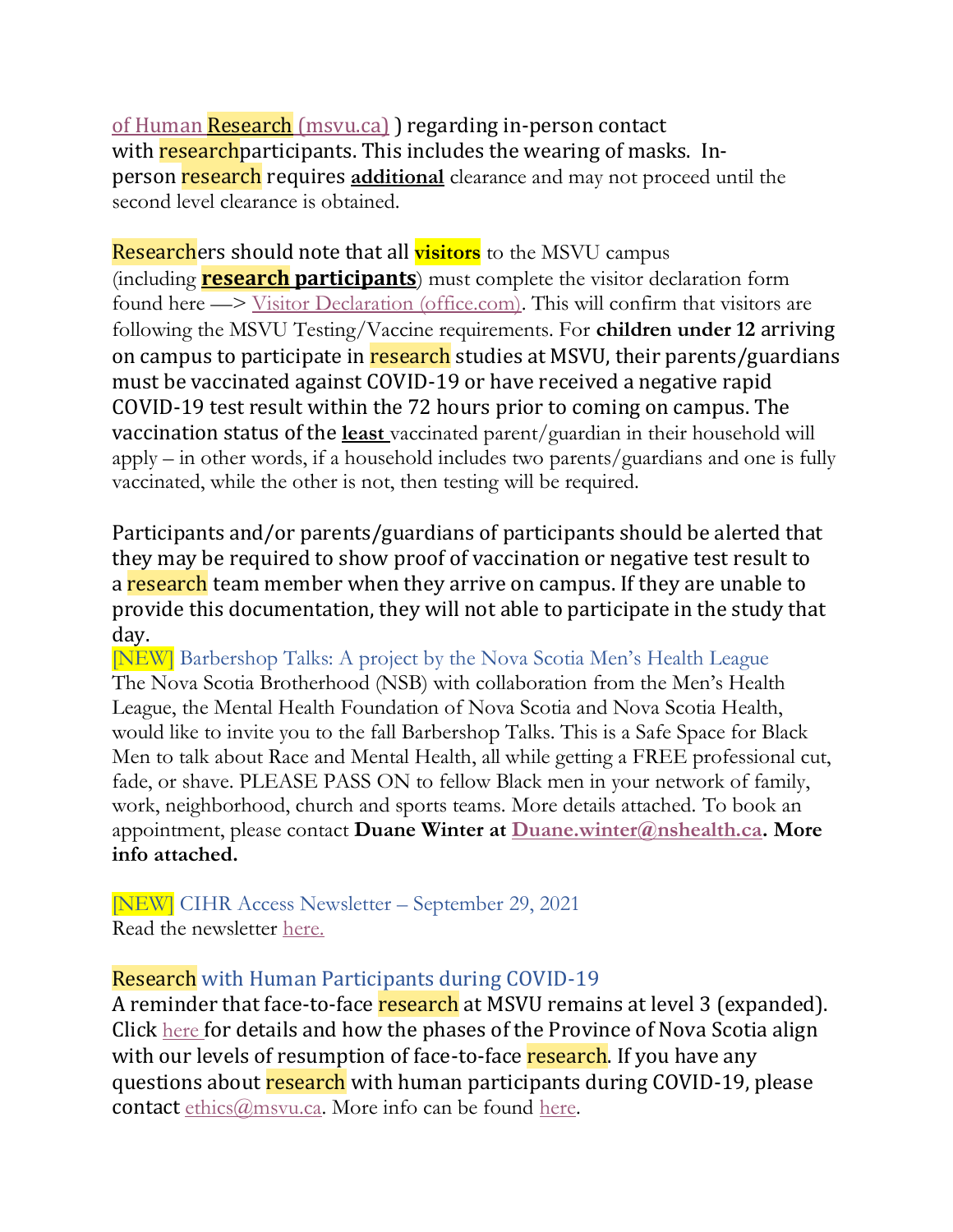#### NS LGBT Seniors Archive Community Advisor Committee

The Nova Scotia LGBT Seniors Archive is currently looking to expand our Community Advisory Committee. We are looking for individuals who reside in, are from, or have connections to Nova Scotia, and who identify as part of the 2SLGBTQIA+ community. No experience with archives necessary, and members of all ages, genders, and cultural backgrounds are welcome. Participation from seniors (age 55+); Black/African Nova Scotian, Indigenous, and other people of colour; as well as transgender, non-binary, gender non-conforming, and other gender diverse individuals is greatly appreciated and strongly encouraged. Please see the attached document for more information.

Additionally, the NS LGBT is seeking a Project Coordinator for our Lesbian Oral History Project. This is a paid part-time position for a maximum total of 100 hours. The Project Coordinator is responsible for training volunteers, scheduling the oral history interviews, and assisting with writing the final project report. While the ideal candidate is a senior lesbian from Nova Scotia, we are open to all candidates with experience coordinating community-based projects. Please see the attached job posting for more information.

Interested Community Advisory Committee participants can email Rachel Moore at [rc348749@dal.ca.](mailto:rc348749@dal.ca) Applicants for the Project Coordinator position are encouraged to send a resume and cover letter to Jacqueline Gahagan at [Jacqueline.Gahagan@MSVU.ca.](mailto:Jacqueline.Gahagan@MSVU.ca)

## **MSVU RESEARCH ACHIEVEMENTS**

#### [NEW] MSVU graduate students recognized for their exceptional potential in health research

Congrats to the five graduate students undertaking health research projects at MSVU who recently received Scotia Scholars Awards from Research Nova Scotia. Learn more [here.](https://msvu.ca/msvu-graduate-students-recognized-for-their-exceptional-potential-in-health-research/)

[NEW] Dr. Janice Keefe named a fellow of the Canadian Academy of Health Sciences!

Dr. Janice Keefe is one of just three health science leaders in the Atlantic region among the 74 newly named [2021 Fellows of the Canadian Academy of Health](https://cahs-acss.ca/seventy-four-new-fellows-elected-into-the-canadian-academy-of-health-sciences/)  [Sciences](https://cahs-acss.ca/seventy-four-new-fellows-elected-into-the-canadian-academy-of-health-sciences/) (CAHS). Congrats Dr. Keefe!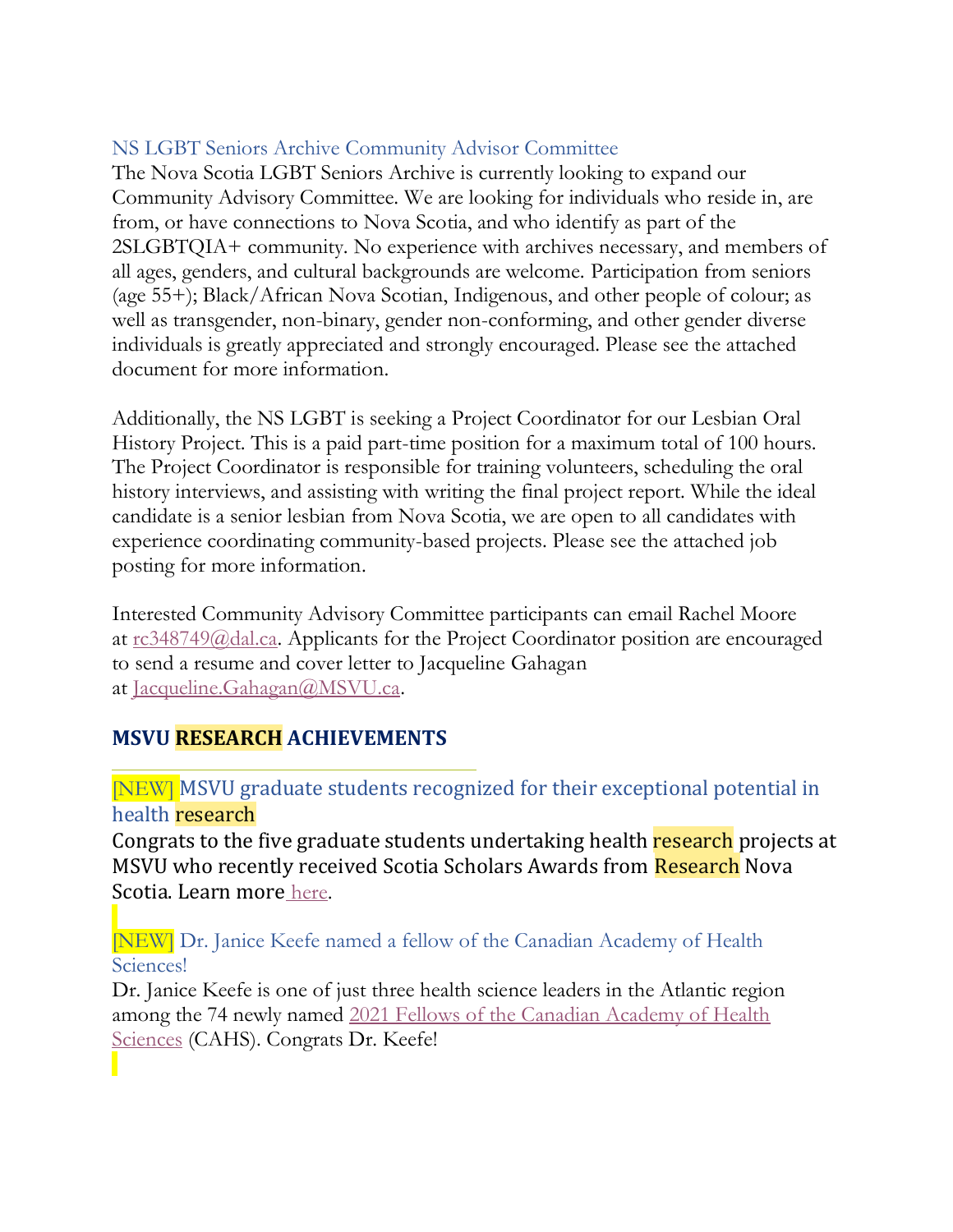[NEW] MSVU public relations professor recognized for outstanding achievement in the field

Mount Saint Vincent University Professor and Chair of Communication Studies Dr. Amy Thurlow has been nationally recognized for her work to advance a global standard for public relations professionals in Canada. More [here.](https://www.msvu.ca/msvu-public-relations-professor-recognized-for-outstanding-achievement-in-the-field/)

## **NEW** MSVU Research Minutes are BACK!

We're kicking off the 2021/22 series with Dr. Jacqueline Gahagan, Associate Vice President Research. Dr. Gahagan, a medical sociologist by training, has engaged in research in the areas of public health and the social sciences locally, nationally and internationally and has also worked with colleagues at MSVU on past social justice and equity-related research initiatives. Watch Dr. Gahagan's video [here.](https://www.msvu.ca/research-at-the-mount/about-us/research-communications-at-msvu/)

Additionally, check out our newest video highlighting the research of Dr. Phillip Joy, Assistant Professor in the Department of Applied Human Nutrition. Dr. Joy explores the nutrition, health, and well-being of 2SLGBTQ+ people. Dr. Joy's research often uses arts-based methodologies, such as photography and comics, that can disrupt the foundations of nutrition and health **research**. Watch Joy's video [here](https://www.msvu.ca/research-at-the-mount/about-us/research-communications-at-msvu/)

#### [NEW] New Study to explore experiences of Black students and trainees in STEM fields

Dr. Tamara Franz-Odendaal and Canadian Black Scientists Network launch Canadawide survey. Learn more [here.](https://www.msvu.ca/new-study-to-explore-experiences-of-black-students-and-trainees-in-stemm-fields/)

## [NEW] World Alzheimer's Day: Meet an MSVU researcher working to transform Alzheimer's Disease Diagnosis

Meet Dr. Ian Pottie, a researcher, and Chemistry and Physics Professor at MSVU working to transform Alzheimer's Disease diagnosis. Learn more [here.](https://msvu.ca/world-alzheimers-day-meet-an-msvu-researcher-working-to-transform-alzheimers-disease-diagnosis/)

[NEW] New article by Dr. Phillip Joy

Check out Dr. Phillip Joy and his colleague's new article in The Canadian Journal of Human Sexuality about sexual orientation beliefs of university students [here.](https://utpjournals.press/doi/10.3138/cjhs.2020-0053)

## [NEW] Postdoctoral Fellow Spotlight: Dr. Sylvia Chanda Kalindi

Dr. Kalindi is exploring the nature and levels of emergent literacy support provided by the African Nova Scotian community and families to early learners. More [here.](https://bit.ly/3yZ48VO)

## **IT&S CYBERSECURITY TIPS**